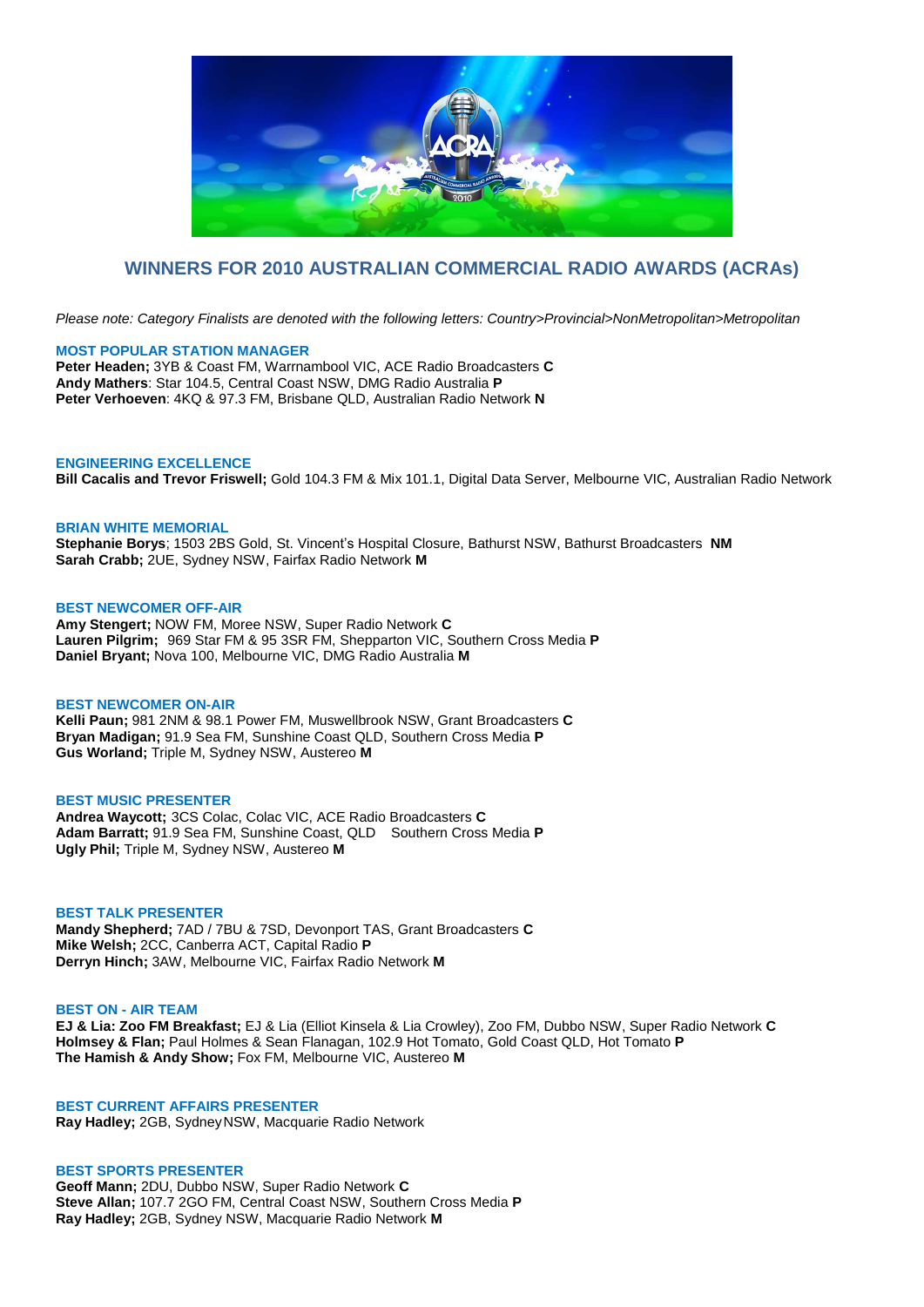# **BEST SPORTS EVENT COVERAGE**

**2009 AFL Grand Final;** K-Rock Football Commentary Team, 95.5 K-Rock, Geelong VIC, Grant Broadcasters **NM 2009 NRL Grand Final;** Continuous Call Team, 2GB, Sydney NSW, Macquarie Radio Network **M**

### **BEST NEWS PRESENTER**

**Cameron 'Action' Jackson;** Sun 969, Alice Springs, Alice Springs NT, Commercial Broadcasters **C Rod McLeod;** 92.5 Gold FM, Gold Coast QLD, Southern Cross Media **P Kristy Warner;** Nova 969, Sydney NSW, DMG Radio Australia **M (FM) Steve Blanda;** 2UE, Sydney NSW, Fairfax Radio Network **M (AM)**

### **BEST SHOW PRODUCER – ENTERTAINMENT / MUSIC**

**Lauren Richardson;** Holmsey & Flan, 102.9 Hot Tomato, Gold Coast QLD, Hot Tomato **NM Sam Cavanagh;** The Hamish & Andy Show, Fox FM, Melbourne VIC, Austereo **M**

#### **BEST SHOW PRODUCER – TALK CURRENT AFFAIRS**

**Monica Masters;** Mike Welsh Drive Show, 2CC, Canberra ACT, Capital Radio **NM Justin Smith;** 3AW Mornings, 3AW, Melbourne VIC, Fairfax Radio Network **M**

#### **BEST MUSIC DIRECTOR**

**Rachel McLarnon;** 102.5 & 104.3 Power FM, Bega NSW, Grant Broadcasters **C Trent Towson;** 90.9 Sea FM, Gold Coast QLD, Southern Cross Media **P Toni Pipicelli;** Nova 969, Sydney NSW, DMG Radio Australia **M**

#### **BEST PROGRAM DIRECTOR**

**Dayle Richardson;** 98.1 Power FM, Muswellbrook NSW, Grant Broadcasters **NM** - **C Kim Blair;** KO FM / NX FM, Newcastle NSW, Austereo **NM - P Dave Cameron;** Fox FM, Melbourne VIC, Austereo **M**

# **BEST NEW DIGITAL RADIO FORMAT**

**Koffee;** Brett Nossiter 'Nozz', National, DMG Radio Australia **Radar Radio;** Austereo Digital Radio, Sydney NSW, Austereo

#### **BEST STATION PRODUCED COMEDY SEGMENT**

**Never Ending Name;** Luke Bradnam, 102.9 Hot Tomato, Gold Coast QLD, Hot Tomato **NM Matt Tilley vs Lara Bingle; The** Matt and Jo Show, Fox FM, Melbourne VIC, Austereo **M**

#### **BEST NETWORKED PROGRAM**

**Jon & Jane Breakfast Show;** Jon Vertigan & Jane Fitzgerald, 3YB Warrnambool, Warrnambool VIC, ACE Radio Broadcasters **C Adam & Joe The Benchwarmers;** Sea FM, Gold Coast QLD, Southern Cross Media **P Ray Hadley Morning Show;** Ray Hadley, 2GB, Sydney NSW, Macquarie Radio Network **M**

#### **BEST SYNDICATED AUSTRALIAN PROGRAM**

**Cover To Cover;** Melbourne VIC, MCM Media

# **BEST DOCUMENTARY**

**Pricey's Tour Of Duty;** Steve Price, 4TO FM, Townsville QLD Southern Cross Media **NM Triple M's Tribute To Vic Davies;** Paul Murray, Rachel Corbett, Richard Mortlock and Sideshow Mike Andersen, Triple M, Sydney NSW, Austereo **M**